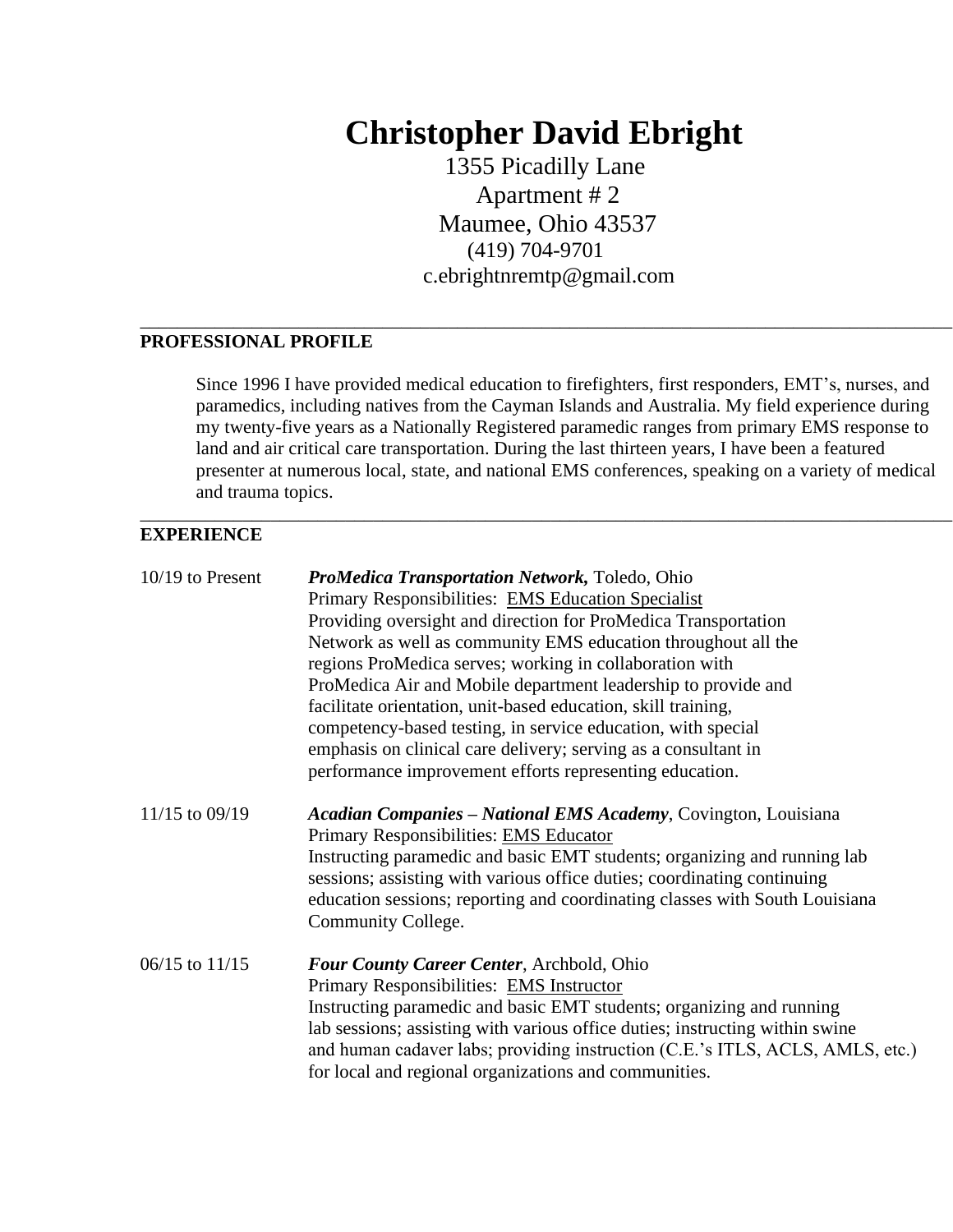| 09/10 to 03/15 | <b>Acadian Companies – National EMS Academy, Covington, Louisiana</b><br>Primary Responsibilities: EMS Education Coordinator<br>Instructing paramedic and basic EMT students; organizing and running lab<br>sessions; assisting with various office duties; coordinating continuing education<br>sessions; reporting and coordinating classes with South Louisiana Community<br>College.                                                                                                                                                                                                                                                                                                 |
|----------------|------------------------------------------------------------------------------------------------------------------------------------------------------------------------------------------------------------------------------------------------------------------------------------------------------------------------------------------------------------------------------------------------------------------------------------------------------------------------------------------------------------------------------------------------------------------------------------------------------------------------------------------------------------------------------------------|
| 07/08 to 09/10 | <i>MedCorp, Inc., Toledo, Ohio</i><br>Primary Responsibilities: EMS Education Program Director<br>overseeing the company EMS education program; instructing paramedic and basic<br>EMT students; organizing and running lab sessions; assisting with various office<br>duties; coordinating continuing education sessions for the entire staff of over 800<br>employees; providing instruction (C.E., ITLS, ACLS, AMLS, etc.) for local and<br>regional organizations and communities.                                                                                                                                                                                                   |
| 05/97 to 09/10 | <b>Bowling Green State University, Bowling Green, Ohio</b><br>Primary Responsibilities: Affiliate faculty for Ohio State Fire School.                                                                                                                                                                                                                                                                                                                                                                                                                                                                                                                                                    |
| 03/01 to 07/09 | Owens Community College, Toledo, Ohio<br>Primary Responsibilities: Instructor of Anatomy and Physiology for Paramedics;<br>responsible for all classroom materials, presentations, and grading.                                                                                                                                                                                                                                                                                                                                                                                                                                                                                          |
| 01/00 to 07/08 | University of Toledo - Health Science Campus, College of Medicine, Toledo, Ohio<br>Dept. of Public Health & Homeland Security -Division of EMS Education<br>Primary Responsibilities: Lead Instructor within the division of EMS; instructing<br>paramedic and basic EMT students; organizing and running lab sessions; assisting<br>with various office duties; instructing within swine and human cadaver labs;<br>providing instruction (C.E.'s ITLS, ACLS, AMLS, etc.) for local and regional<br>organizations and communities.<br>2008 - Recognized by the National Registry of Emergency Medical Technicians as<br>one of the highest performing EMS programs in the United States |
| 08/96 to 01/00 | Medical College of Ohio, Toledo, Ohio<br>Lab Assistant, NW Ohio Paramedic Training Program<br>Primary Responsibilities: Organizing and assisting the lab sessions with paramedic<br>and basic EMT students; assisting with various office duties.                                                                                                                                                                                                                                                                                                                                                                                                                                        |
| 10/98 to 02/99 | St. Vincent Medical Center, Toledo, Ohio<br>Contingent positions as a Paramedic on the mobile intensive care units based in<br>Wauseon, Ohio and Bowling Green, Ohio. Various duties involve handling and<br>care of critically ill and/or unstable patients during inter-hospital transfers or<br>from an emergency scene to the closest, appropriate Emergency Department.                                                                                                                                                                                                                                                                                                             |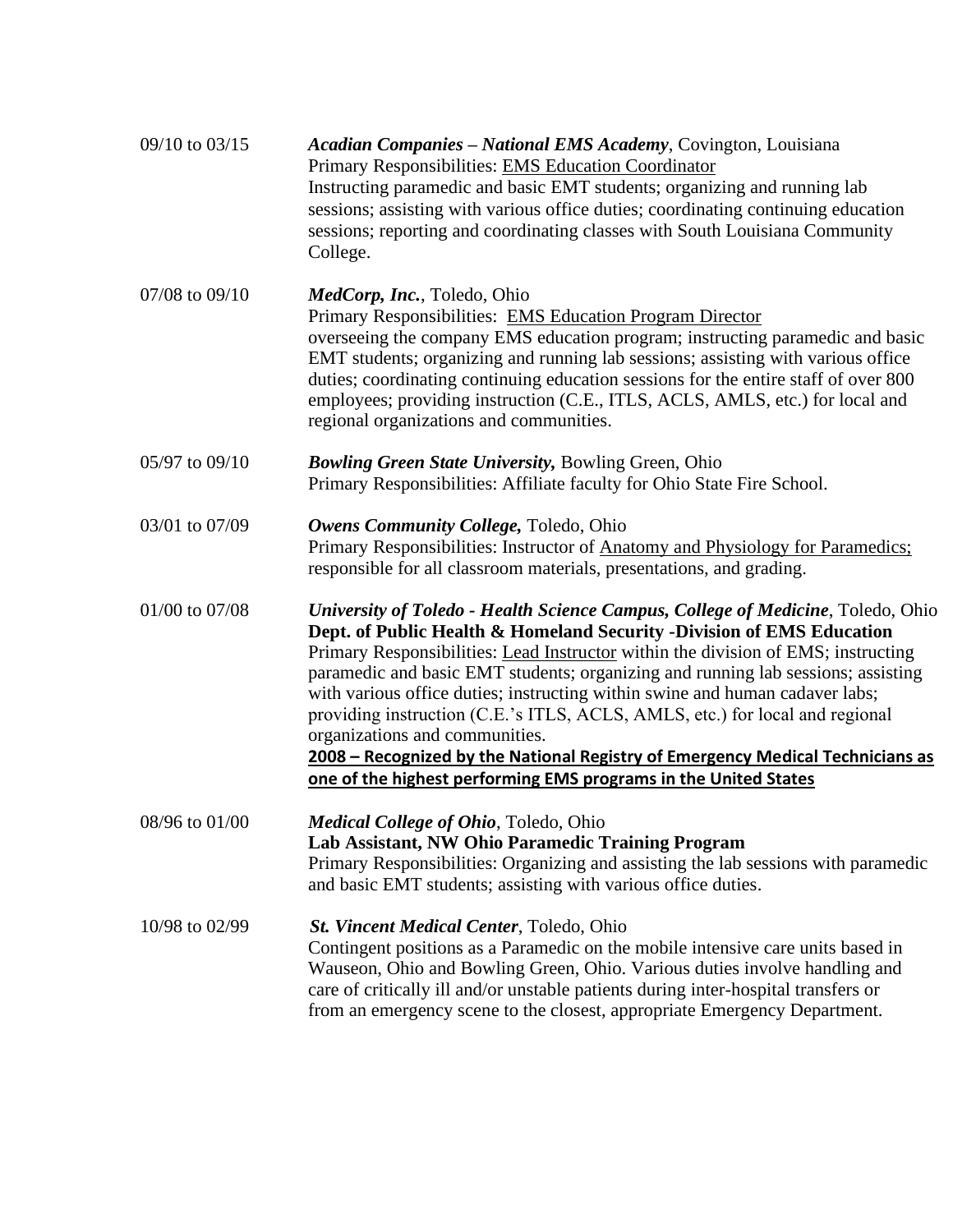| 09/98 to 02/99                               | St. Vincent Medical Center/Medical College of Ohio/Put-In-Bay EMS<br><b>Mobile Life 12 Paramedic</b><br>Primary Responsibilities: Performing and managing the emergent care of the<br>residents of Put-In-Bay, Ohio, Kelly's Island, South Bass and Middle Bass<br>islands in Lake Erie; coordinating the efforts of volunteer personnel to assist<br>in airlifting or boating a patient to the mainland for definitive care; providing<br>care in a clinical setting within the EMS office—suturing, medication<br>administration, casting, patient examinations. |
|----------------------------------------------|--------------------------------------------------------------------------------------------------------------------------------------------------------------------------------------------------------------------------------------------------------------------------------------------------------------------------------------------------------------------------------------------------------------------------------------------------------------------------------------------------------------------------------------------------------------------|
| 09/95 to 01/02<br>04/04 to 05/06             | <b>St. Vincent Medical Center/Medical College of Ohio/North Central EMS</b><br><b>Mobile Life 4 and 8 Paramedic</b><br>Primary Responsibilities: Performing handling and care of critically ill, potentially<br>unstable patients, during inter-hospital transfers covering Northern and Central<br>Ohio.<br><b>Made Supervisor of 3 Mobile Life Units in October 1999</b><br><b>Captain Rank awarded in October 1998</b>                                                                                                                                          |
| 09/95 to 01/02                               | <b>North Central EMS</b> , Milan, Ohio<br><b>Paramedic/District 3</b><br>Primary Responsibilities: Responding to emergency medical calls in a fast and<br>professional manner; and transporting patients from tertiary care facilities to<br>hospital care, as necessary.                                                                                                                                                                                                                                                                                          |
| <b>EDUCATION</b>                             | <b>Penta Career Center, Toledo, Ohio</b><br>March 1994-July 1994<br><b>EMT-Basic Certification</b><br><b>Medical College of Ohio</b> , Toledo, Ohio<br>September 1994 to July 1995<br><b>Paramedic Certification</b><br>Graduated top 10% of class<br>University of Toledo, Toledo, Ohio<br>September 1987 to December 1992<br>Degree: Bachelor of Education / Cum Laude                                                                                                                                                                                           |
| <b>PROFESSIONAL</b><br><b>CERTIFICATIONS</b> | Paramedic, State of Ohio<br>➤<br>EMS Instructor, State of Ohio<br>➤<br><b>ACLS</b> Provider / Instructor<br>➤<br>PALS Provider / Instructor<br><b>BLS</b> Provider / Instructor<br>➤<br><b>Critical Care Transport Paramedic</b><br>➤                                                                                                                                                                                                                                                                                                                              |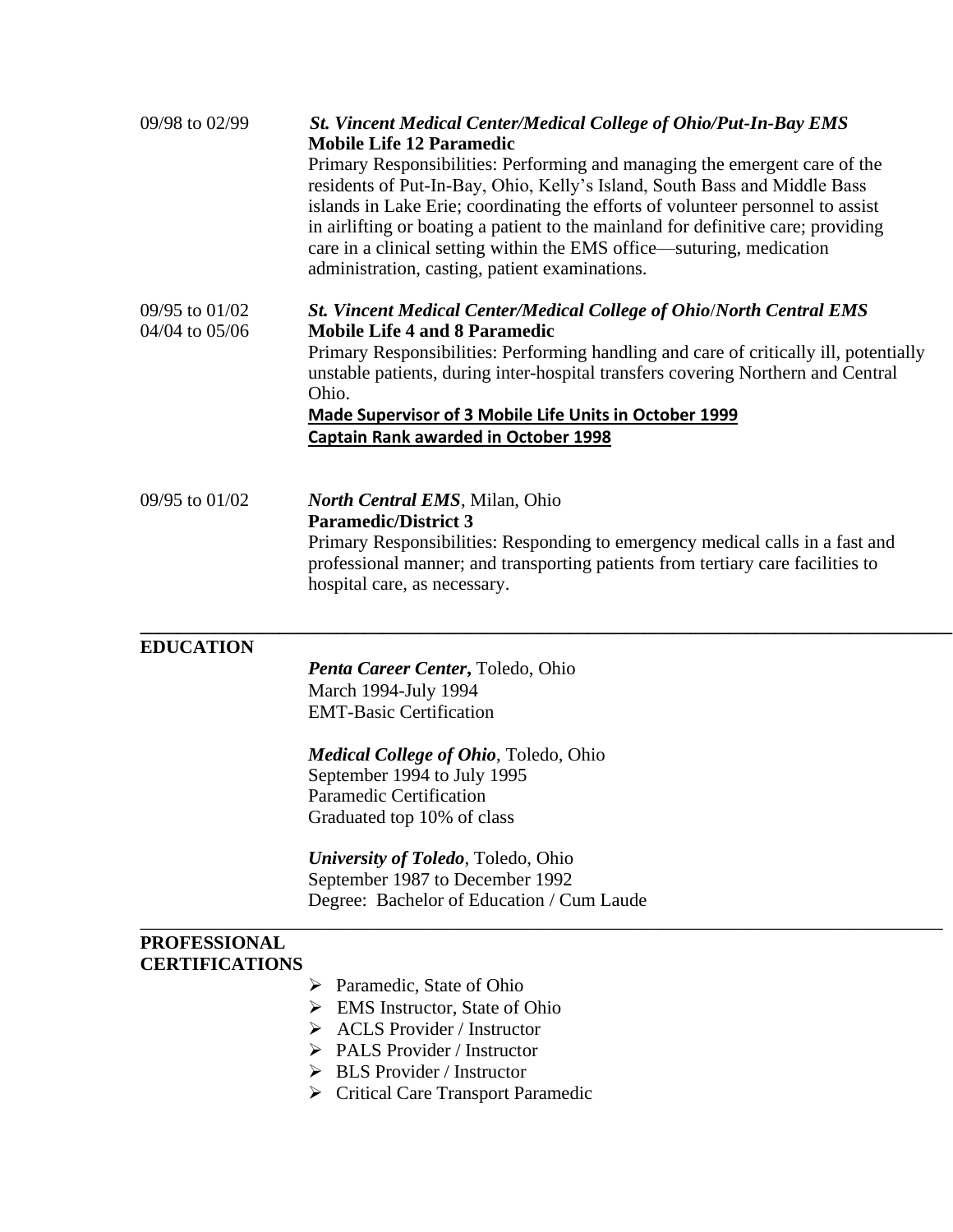- ➢ NREMT-Paramedic
- ➢ ITLS Provider / Instructor
- ➢ PEPP Provider / Instructor

|               | PROFESSIONAL<br><b>MEMBERSHIPS</b>                                                        |  |
|---------------|-------------------------------------------------------------------------------------------|--|
|               | $\triangleright$ National Registry of Emergency Medical Technicians                       |  |
|               | $\triangleright$ CAPCE Reviewer                                                           |  |
|               | <b>UMBC Critical Care Course Instructor</b>                                               |  |
| <b>AWARDS</b> |                                                                                           |  |
|               | $\triangleright$ Eagle Scout Award, 1987                                                  |  |
|               | $\triangleright$ Instructor of the Year, 1997-98 – MCO Paramedic Training Program         |  |
|               | Employee of the Year, 1999 – North Central EMS<br>➤                                       |  |
|               | <b>CONFERENCE</b><br>PRESENTATIONS                                                        |  |
| <u>2021</u>   |                                                                                           |  |
|               | <b>Vital Signs Academy</b> (on-line webinar sessions)                                     |  |
|               | (The Sick AMI Patient, Bite/Bark, Polypharmacy in the Elderly, Bite Worse than Bark,      |  |
|               | Medical Disorders in Cartoon World, Endocrine disorders, Neurological disorders)          |  |
|               | <b>Arkansas EMT Association Conference (Virtual x 2)</b>                                  |  |
|               | (Hit Me with Your Best Shot, Special K, Blown to Kingdom Come, Pediatric                  |  |
|               | Capnography, Traumatic Neck Injuries, Suspension Trauma, Smiling Death,                   |  |
|               | Thwacks, Whacks and Cracks)                                                               |  |
|               | <b>Eastern Oregon EMS Conference (Virtual)</b>                                            |  |
|               | (Hot Tots, Pediatric Chest Pain)                                                          |  |
|               | South Carolina EMS Symposium, Myrtle Beach, SC                                            |  |
|               | (Hot Tots, Pediatric Sepsis, Peds Status Asthmatics, Traumatic Neck Injuries)             |  |
|               | <b>Initial Assessment Conference, Glens Falls, NY</b>                                     |  |
|               | (Pediatric chest pain, Postpartum Emergencies)                                            |  |
|               | Michigan EMS EXPO (online webinars)                                                       |  |
|               | (Wolves in Sheep Clothing, Beat Goes On, Stroke Isn't a Stroke, Until All the Pieces Fit) |  |
|               | Kansas EMS Assn. Conference, Wichita, KS                                                  |  |
|               | (Joes Crab Shack, Bolt from Blue, Blown to Kingdom Come, Death Triad,                     |  |
|               | Until All the Pieces Fit)                                                                 |  |
|               | <b>CareFlite EMS Conference</b> , Arlington TX                                            |  |
|               | (Neck injuries, Russian Roulette)                                                         |  |
|               | University of Okoboji EMS Conference, Spirit Lake, IA                                     |  |
|               | (Joes Crab Shack, Concussions, Wolves in Sheep Clothing, Until All the Pieces Fit)        |  |
|               | <b>EMS PRO EXPO, Mashantucket, CT</b>                                                     |  |

(Concussions, Special K, Smiling Death, Pediatric Status Asthmaticus)

**The SUMMIT Conference**, Provo, UT

(Concussions, Wolves in Sheep Clothing, Until All the Pieces Fit, Neck Trauma, Wolves in Sheep Clothing, Russian Roulette, Shaken Not Stirred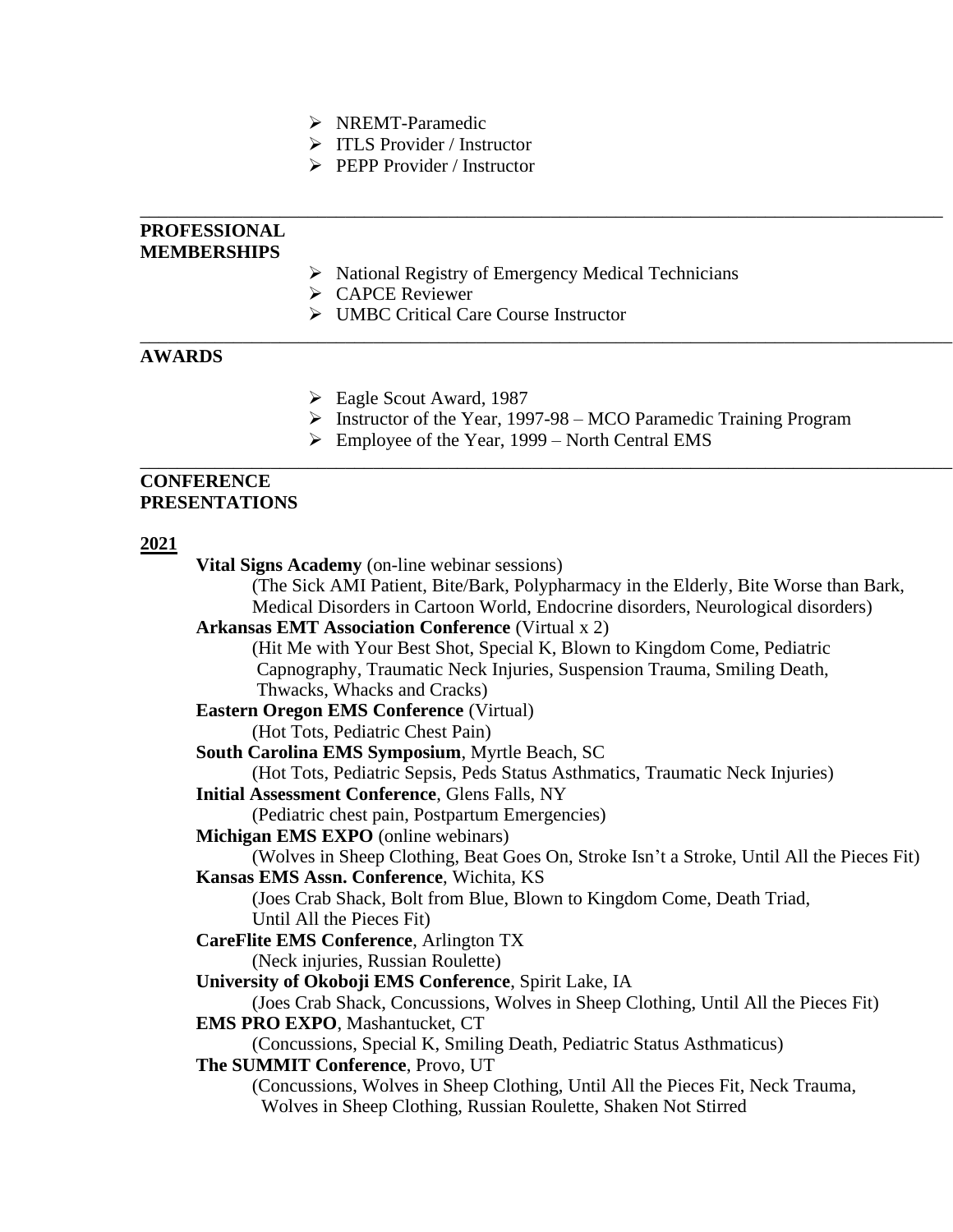**Texas EMS Conference,** Austin, TX

(That Gut Feeling, Unique Patient Signs, Bolt out of the Blue)

#### **2020**

#### **2019**

**Arrowhead EMS Association 39th Annual Conference,** Duluth MN Pathophysiology preconference session **West Glens Falls EMS Symposium**, West Glens Falls, NY (Thwacks, Whacks, Cracks and Smacks, When Your Patient Reaches The Breaking Point, The Deadly Dozen) **Kansas EMT Association Conference**, Salina, KS (Russian Roulette, Miracle of Life, Unusual Stroke Presentations, Dangerous Games Kids Play, Reading Between 3 Lines, Picasso/Judy/Indy) **National Collegiate EMS Foundation Conference**, Pittsburgh, PA (Russian Roulette) **South Carolina EMS Symposium**, Myrtle Beach, SC (Until the Pieces Fit, When a Stroke Isn't a Stroke, Thwacks, Whacks, Cracks and Smacks) **STEP Conference 2019**, Rochester, NY (Russian Roulette, Blown to Kingdom Come, Smiling Death) **Newport EMS Conference**, Newport, OR (Special Needs Kids, Indy/Judy/Picasso, Ortho Injuries) **2019 EMS University**, Gillette, WY (Blown to Kingdom Come, Suspension Trauma, Peds Status Asthma, Smiling Death Russian Roulette, Peds Sepsis, Stroke/Not a Stroke) **2019 Four Corners Symposium on Emergency Care**, Durango, CO (3 stooges, Peds chest pain, Smiling Death, Thwacks Cracks, Until all the pieces fit) **Michigan EMS EXPO**, Boyne City, MI (Smiling Death, Lightning Injuries, Toxic Toddlers, Peds Burns, Snakebites Hit with Best Shot) **10th Annual Initial Assessment EMS Conference**, Lake Placid, NY (Critical Care Pharmacology Review, Pediatric Emergencies from an ALS Perspective)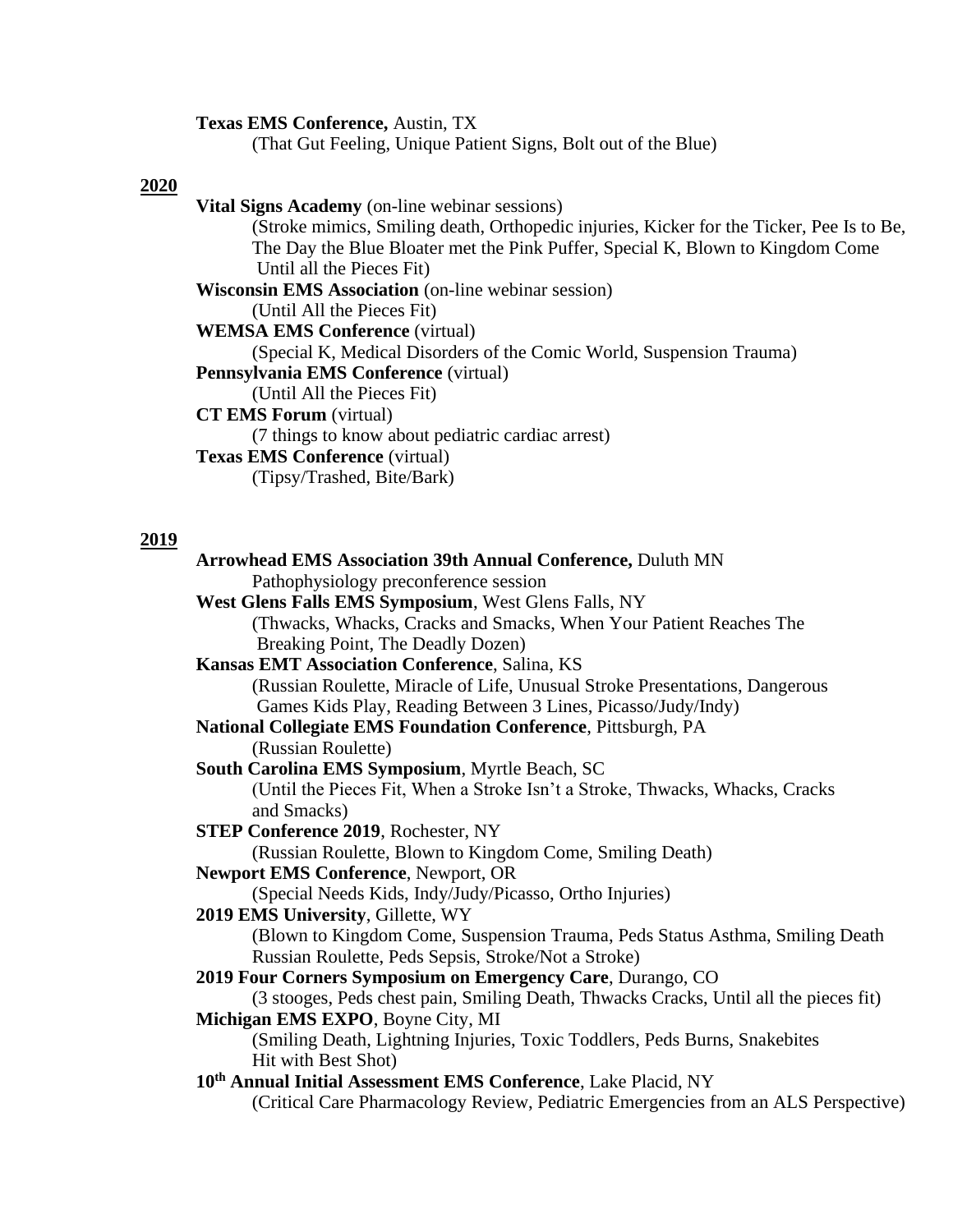| <b>LANREMT EMS Conference</b> , Baton Rouge, LA                                        |
|----------------------------------------------------------------------------------------|
| (Postpartum Emergencies)                                                               |
| <b>AEMTA EMS Conference</b> , Hot Springs, AR                                          |
| (Dangerous games kids play, Kicker for the Ticker, Snakebites, Picasso/Judy/Indy,      |
| 7 things pediatric cardiac arrest)                                                     |
| <b>Wyoming Trauma and EMS Conference, Cheyenne, WY</b>                                 |
| (Russian Roulette, 7 things pediatric cardiac arrest, Pediatric sepsis, Smiling Death, |
| Until all the Pieces Fit, Trachs/Tubes/Shunts)                                         |
| Pennsylvania EMS Conference, Manheim, PA                                               |
| (Russian Roulette, To Pee Is to Be, Pediatric Sepsis)                                  |
| Rural Nevada EMS Conference, Elko, NV                                                  |
| (Picasso/Judy/Indy, Joe's Crab Shack, Peds Status Asthmaticus, Thwacks/Cracks)         |
| North Carolina EMS EXPO, Greensboro, NC                                                |
| (Russian Roulette, Trachs/Tubes/Shunts)                                                |
| <b>EMS Trendsetters EMS/Fire Conference, Lake Geneva, WI</b>                           |
| (Kicker for the Ticker, Sick AMI patient, Hot Tots, 7 things for cardiac arrest        |
| Until all the Pieces Fit)                                                              |
| Virginia EMS Symposium, Norfolk, VA                                                    |
| (Best Shot, Sick AMI patient, Long and Short of It, Peds Capnography)                  |
| <b>Wisconsin EMS Association Conference, Wisconsin Dells, WI</b>                       |
| (Bite worse than the Bark, Bolt out of the Blue, Blown to Kingdom Come)                |
| <b>St. Elizabeth Hospital EMS Conference, Covington, KY</b>                            |
| (Pediatric Sepsis, Peds Capnography, Peds Medical Assessment)                          |
| Texas EMS Conference, Fort Worth, TX                                                   |
| (Traumatic Neck Injuries, Sepsis Mimics)                                               |
|                                                                                        |
|                                                                                        |

#### **2018**

**Arrowhead EMS Association 38th Annual Conference,** Duluth MN (Unusual Stroke presentations, Final Collision, Indy/Judy/Picasso, Pediatric Seizures, Russian Roulette) **Eastern Oregon EMS Conference,** Pendleton, OR (In An Instant, Russian Roulette, Pediatric Sepsis, Blue Bloater/Pink Puffer, Indy/Judy/Picasso) **South Carolina EMS Symposium,** Myrtle Beach, SC (Three Stooges, In an Instant, Peds Sepsis, Russian Roulette) **Newport EMS Conference**, Newport Beach, OR (Three Stooges, Russian Roulette, Blue Bloater/Pink Puffer) **EMS University**, Gillette, WY (Suspension trauma, Bolt from the Blue, Stroke Mimics) **North Country EMS Conference**, Alexandria Bay, NY (In An Instant, Special K, Hormones Gone Wild, Until All the Pieces Fit) **Initial Assessment Conference**, Lake Placid, NY (Until All the Pieces Fit, Suspension trauma, Pee is to Be, Toxic Twins) **LANREMT EMS Conference**, Natchitoches, LA (Trachs/Tubes/Shunts) **ClinCon**, Orlando, FL (Blown to Kingdom Come, Down on the Pharm, Superman)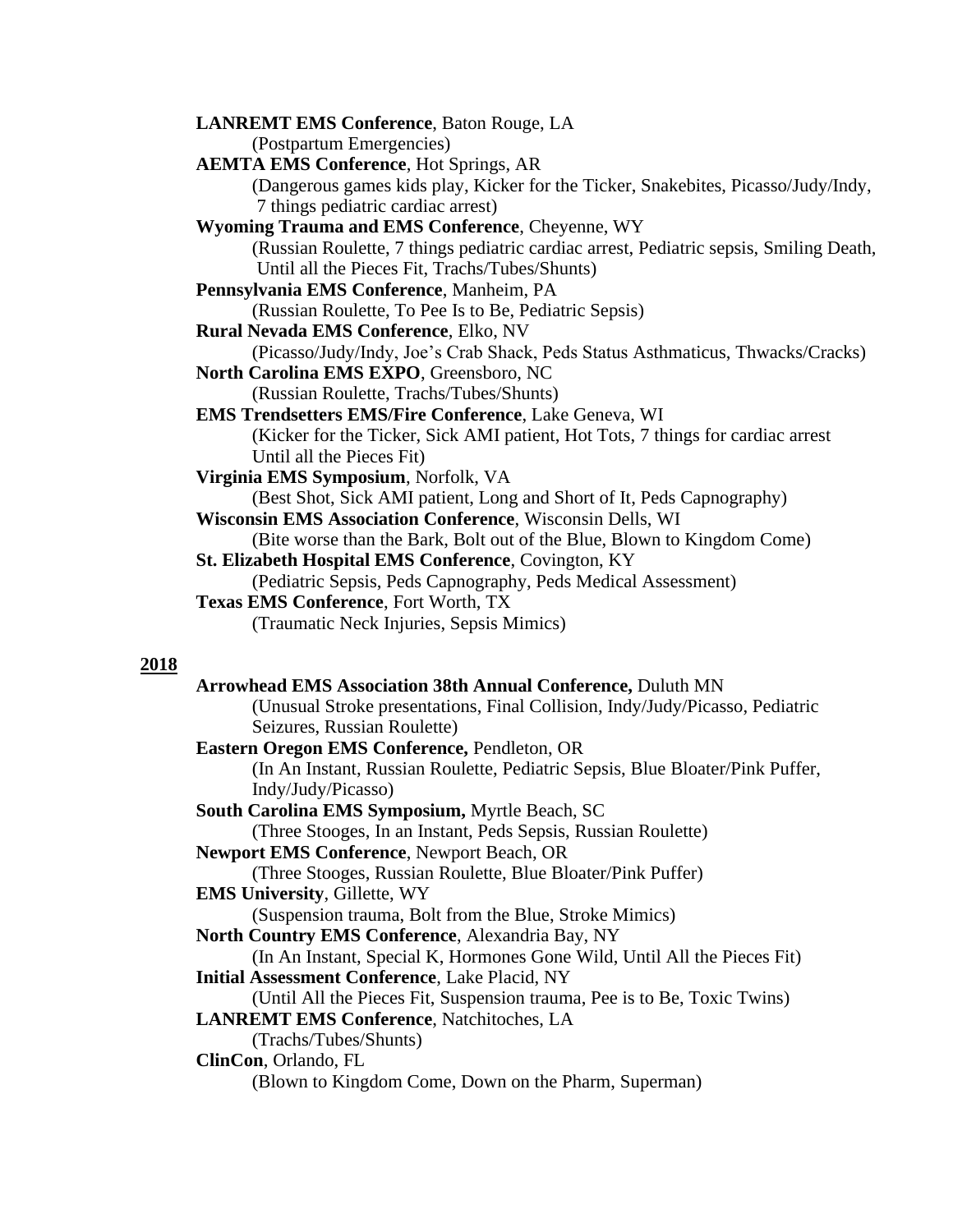|             | <b>Tennessee EMS Association Conference, Murfreesboro, TN</b>                            |
|-------------|------------------------------------------------------------------------------------------|
|             | (Pediatric chest pain, Pediatric capnography, Final collision)                           |
|             | St. Elizabeth Healthcare EMS Fall Conference, Covington, KY                              |
|             | (Special K, Smiling Death)                                                               |
|             | Kentucky Ambulance Providers Assn. EMS Conference, Lexington, KY                         |
|             | (Until all the pieces fit, In an Instant, Toxic Twins, Special Needs Kids)               |
|             | University of Okoboji EMS Conference, Spirit Lake, IA                                    |
|             | (Russian Roulette, Bolt Out of the Blue, In an Instant)                                  |
|             | Greater NW Minnesota EMS Conference, Mahnomen, MN                                        |
|             | (Breaking Point, Toxic Twins, Superman, Joe's Crab Shack, Diabetic Emergencies)          |
|             | Virginia EMS Symposium, Norfolk, VA                                                      |
|             | (Russian Roulette, Pediatric Sepsis, Toxic Alcohols, Postpartum Emergencies, Snakebites, |
|             | Concussions, Toxic Twins, Pediatric Chest Pain)                                          |
|             | Texas EMS Conference, Fort Worth, TX                                                     |
|             | (Toxic Alcohols, In an Instant)                                                          |
| <u>2017</u> |                                                                                          |
|             | Arrowhead EMS Association 37th Annual Conference, Duluth MN                              |
|             | (OB emergencies, Hit with best shot, Sick AMI patient)                                   |
|             | Working Together Wisconsin EMS Conference, Milwaukee, WI                                 |
|             | (LVAD's. OB emergencies, Reading between three lines, Superman, Toxic                    |
|             | Alcohols, In an Instant)                                                                 |
|             | North Dakota EMS Rendezvous, Bismarck, ND                                                |
|             | (Indy/Judy/Karen, 7 things about peds arrest, Hormones gone wild, Suspension             |
|             | Trauma, Joes Crab Shack, Trachs/Tubes/Shunts)                                            |
|             | New Mexico Region 3 EMS Conference, Ruidoso, NM                                          |
|             | (Stroke mimics, Indy/Judy/Picasso, Droolers/Wheezers/Sneezers, Status Asthma             |
|             | In Children)                                                                             |
|             | Michigan EMS EXPO, Mackinac Island, MI                                                   |
|             | (In An Instant, Joes Crab Shack, Peds Sepsis, Ortho injuries, Superman, Suspension       |
|             | Trauma)                                                                                  |
|             | Tennessee EMS Association Conference, Murfreesboro, TN                                   |
|             | (LVAD's, Blown to Kingdom Come)                                                          |
|             | <b>Missouri EMS Association Conference and Expo, Branson, MO</b>                         |
|             | (Trachs/Tubes/Shunts, Hot Tots, Bough Breaks)                                            |
|             | <b>Arkansas EMT Association Conference</b> , Hot Springs, AR                             |
|             | (Suspension Trauma, Trachs/Tubes/Shunts, Ortho Injuries)                                 |
|             | Wyoming Trauma and EMS Conference, Cheyenne, WY                                          |
|             | (Indy/Judy/Picasso, Unusual Stroke Presentations, LVAD's, Three Stooges,                 |
|             | Droolers/Wheezers/Sneezers, Bough Breaks, Smiling Death, Pee is to Be)                   |
|             | Greater NW EMS Conference, Mahnomen, MN                                                  |
|             | (Russian Roulette, Smiling Death, Miracle of Life, Toxic ETOH, Final Collision           |
|             | LVADs, Judy/Indy/Picasso)                                                                |
|             | Massachusetts EMS Conference, Springfield, MA                                            |
|             | (In An Instant, Smiling Death, Joes Crab Shack)                                          |
|             | South Dakota EMS Association Conference, Spearfish, SD                                   |
|             | (Hit me with your best shot, In an Instant, Blue Bloater/Pink Puffer, Miracle of Life)   |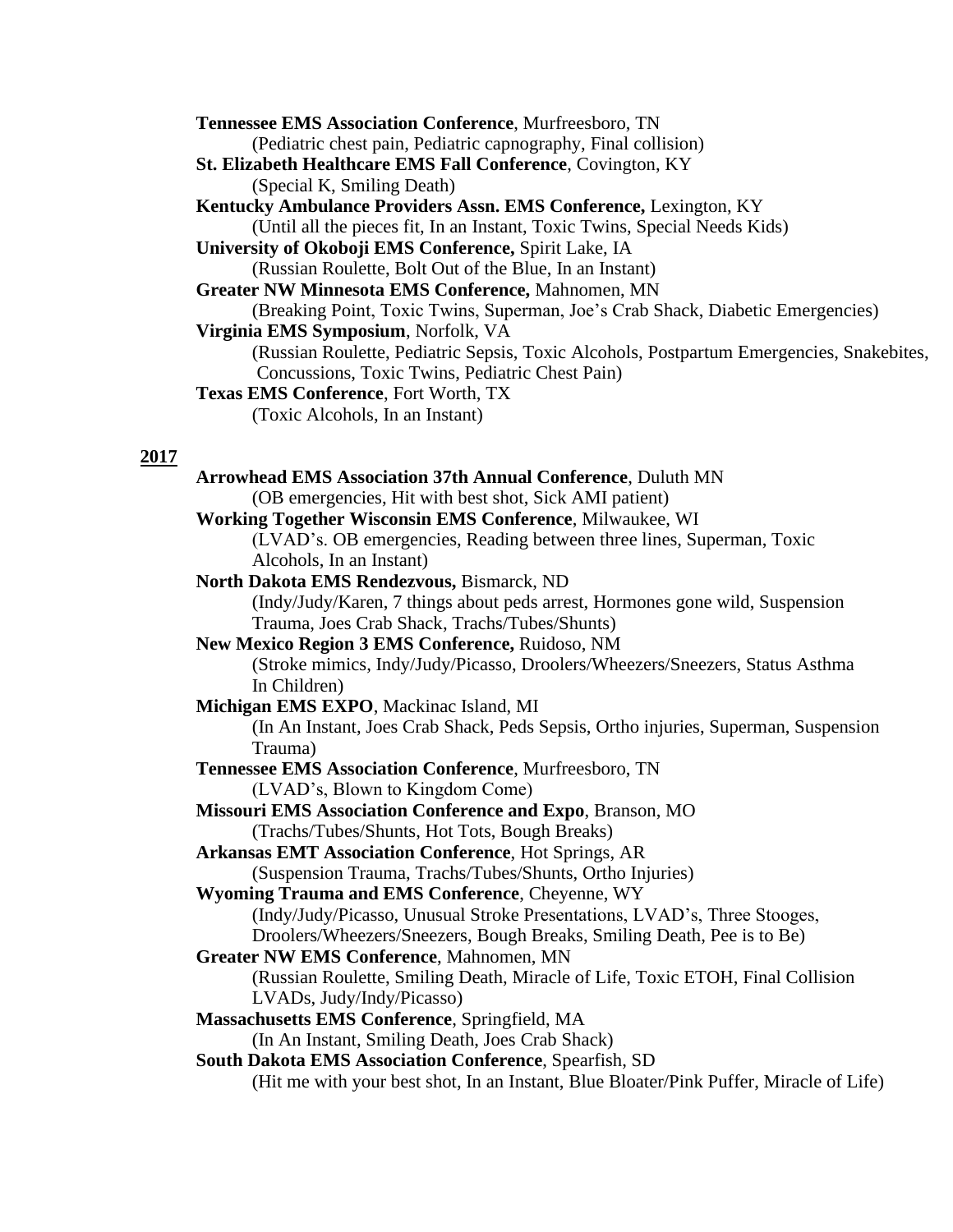**EMS Trendsetters**, Lake Geneva, WI

(Deadly dozen, Toxic ETOH, Sick AMI patient, 7 things peds arrest, Dazed/Confused, Droolers/Wheezers/Sneezers)

**Virginia EMS Symposium**, Norfolk, VA

(Unusual Stroke Presentations, LVADs, Smiling Death, Sick AMI patient, Blown To Kingdom Come)

**EMS Associates SUMMIT**, Provo, UT

(Hit Me with Your Best Shot, Breaking Point, Final Collision, Suspension Trauma, Blue Bloater/Pink Puffer)

## **Texas EMS Conference**, Fort Worth, TX

(Final Collision, Russian Roulette)

#### **2016**

**Heroes Among Us EMS Conference,** Rochester, MN (Russian Roulette, Indy/Judy/Picasso, Smiling Death, Exotic pets) **Michigan EMS EXPO**, Traverse City, MI (Peds sepsis, Concussions, Peds status asthmaticus, LVADs, 7 things peds arrest, Stroke mimics) **Rhode Island Metro EMS Conference**, Providence, RI (Russian Roulette, Indy/Judy/Picasso) **West Virginia Public Safety EXPO**, Charleston, WV (Russian Roulette, Hit Me with Your Best Shot, Even Superman Has A Weakness, Other Three Stooges, In an Instant, Perils of Suspension Trauma) **Connecticut EMS EXPO**, Uncasville, CT (Pediatric Sepsis, When the Bough Breaks, Trachs/Tubes/Shunts) **Nebraska EMS Conference**, Kearney, NE (Smiling Death, Miracle of Life, Depression/Suicide, Pt. Reaches the Breaking Point, Droolers/Wheezers/Sneezers, Deadly Dozen) **ClinCon 2016**, Orlando, FL (Peds Sepsis, Indy/Judy/Picasso, Trachs/Tubes/Shunts) **Arkansas EMT Association EMS Conference,** Little Rock, AR (Blown to Kingdom Come, Joes Crab Shack, Russian Roulette) **Indiana Emergency Response Conference**, Indianapolis, IN (Judy/Picasso/Indy, Trachs/Tubes/Shunts, In an Instant, Hot Tots) **DVFA Conference**, Dover DE (Peds Cardiac Arrest, Suspension Trauma, Bough Breaks, Deadly Dozen) **Kentucky EMS Conference and EXPO**, Lexington KY (Three Stooges, Miracle of Life, Russian Roulette) **Oregon EMS Conference**, Bend, OR (Trachs/Tubes/Shunts, Miracle of Life, Shock) **EMS World EXPO**, New Orleans, LA (Trachs/Tubes/Shunts, Status Asthma in Kids) **Vital Signs**, Syracuse, NY (Breaking point, Pee is to Be, Landon's Journey) **Vermont Healthcare and EMS Preparedness Conference**, West Dover, VT (Special needs kids, Joes Crab shack) **Colorado EMS Association Conference**, Keystone, CO (Suspension trauma, COPD, Picasso/Judy/Indy, Pee is to Be)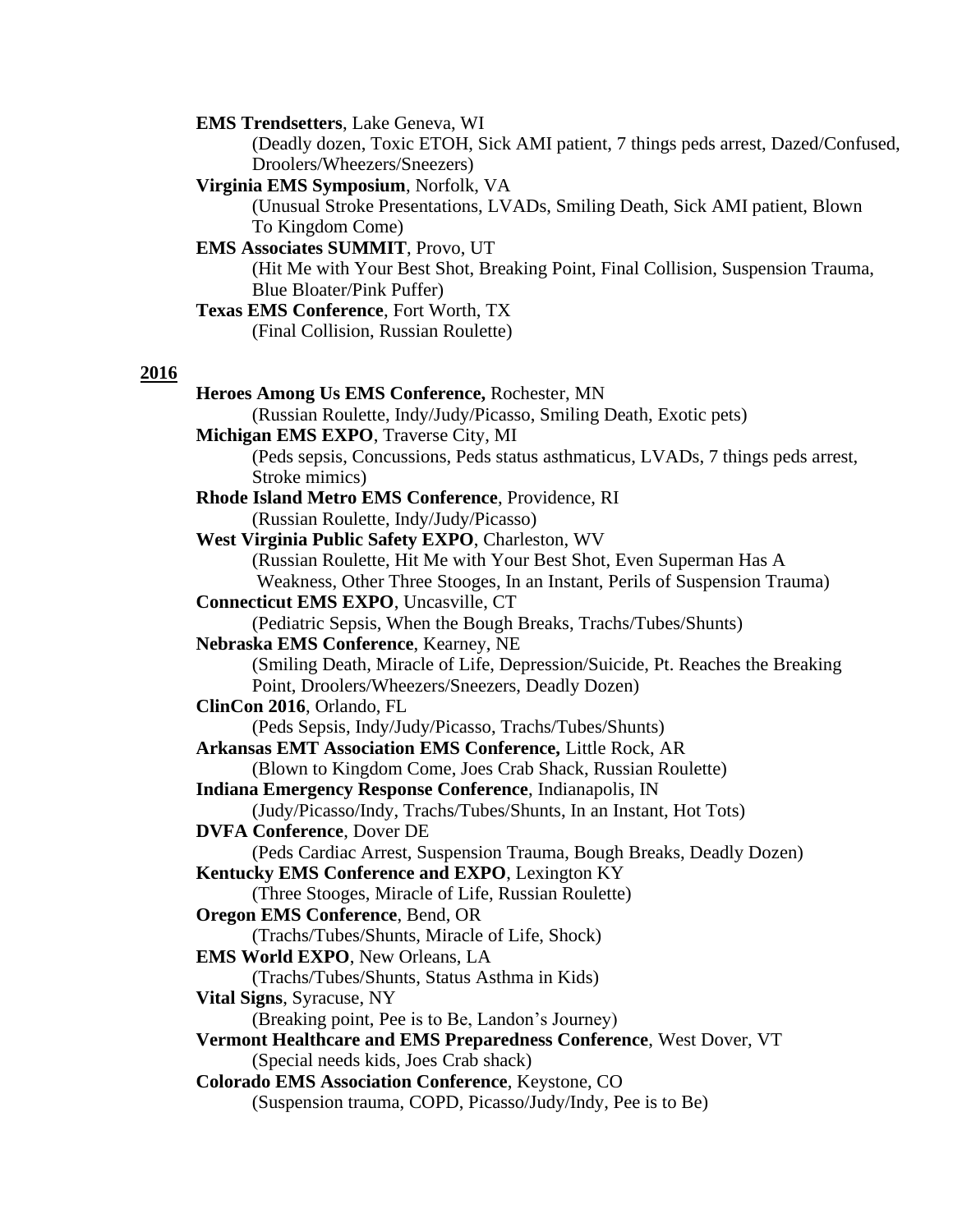**Virginia EMS Conference**, Norfolk, VA (Special K, Miracle of Life, Newborn care basics, Other 3 stooges) **Texas EMS Conference**, Dallas TX (Indy/Judy/Picasso, Joes Crab Shack)

#### **2015**

#### **Professional EMS Education - EMS and Fire Conference**, Grand Junction, CO

**Greater Buffalo EMS Conference**, Buffalo, NY

**Michigan EMS EXPO**, Traverse City, MI

**Connecticut EMS EXPO**, Uncasville, CT

**Greater Panhandle RAC EMS Conference**, Amarillo, TX

**New Mexico Region 1 EMS Conference**, Albuquerque, NM

**Arkansas EMT Association EMS Conference**, Little Rock, AR

**Kansas EMS Association Conference**, Topeka, KS

**Indiana Fire and EMS Conference**, Indianapolis, IN

**Mountain Lakes Initial Assessment Conference**, Lake Placid, NY

**Mississippi EMS Conference**, Jackson, MS

**Colorado EMS Conference**, Keystone, CO

**New Jersey EMS Conference**, Atlantic City, NJ

**Texas EMS Conference**, Dallas, TX

#### **2014**

**Arrowhead EMS Association 34th Annual Conference,** Duluth, MN (3 Stooges, Superman has a weakness, Down on the Pharm) **Working Together Wisconsin EMS Conference**, Milwaukee, WI (Long and Short of It, Bite Worse than Bark, Droolers/Wheezers) **North Dakota EMS Rendezvous**, Bismarck, ND (Depression/Suicide, Trachs/Tubes/Shunts, Urban Hypothermia, Joes Crab Shack, Brain Freeze, Orthopedic injuries) **Campbell County Hospital EMS University**, Gillette, WY **Region 3 NM EMS Conference**, Ruidoso, NM (Russian Roulette, Deadly Dozen, Joes Crab Shack, Busted Melon) **Central NH EMS Conference**, Mt. Sunape Resort, NH (Special needs kids, Joes Crab Shack, Droolers/Wheezers/Sneezers)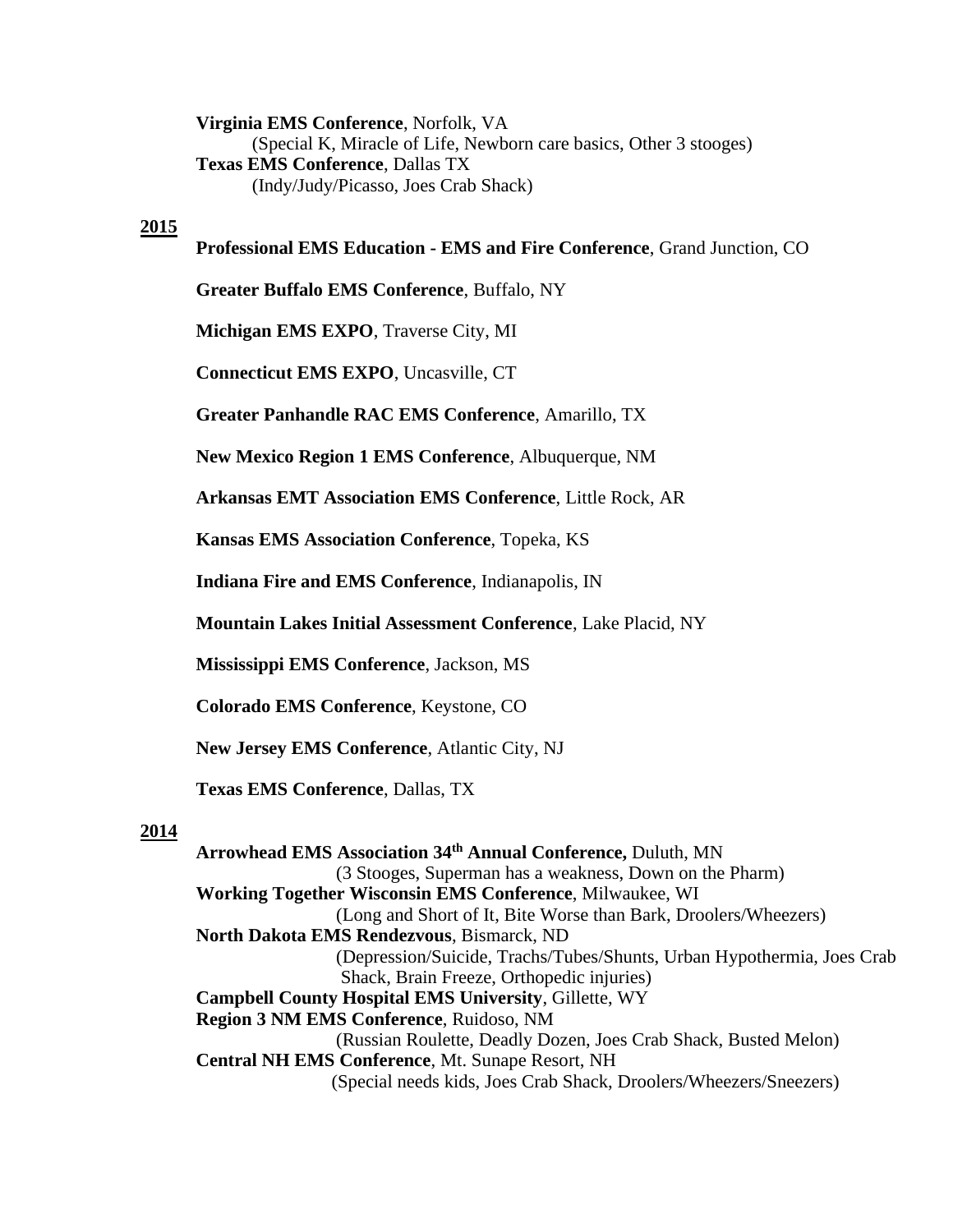**Connecticut EMS EXPO**, Uncasville, CT (Indy/Judy/Picasso, COPD, Russian Roulette) **NM State EMS Conference** – **Region 1**, Santa Fe, NM (Indy/Judy/Picasso, Suspension Trauma, Trachs/Tubes/Shunts, In an Instant) **Missouri EMS Conference**, Branson, MO (Blast injuries, Crush syndrome, Indy/Judy/Picasso) **Arkansas EMS Association Conference**, Hot Springs, AR (Depression/Suicide, Other 3 Stooges) **Pennsylvania PHSEC Eastern EMS Conference**, Lancaster, PA (Peds sepsis, Status asthma in kids, Breaking point, 3 Stooges) **Rural Nevada EMS Conference**, Elko, NV (Elder abuse, Blast injuries, Indy/Judy/Picasso) **Pennsylvania PHSEC Western EMS Conference**, Altoona, PA (Peds sepsis, Status asthma in kids, Breaking point, 3 Stooges) **SW Minnesota EMS Association Conference**, Morton, MN (Suspension trauma, Reading Between the Lines, Smiling Death) **NY EMS Conference**, Binghamton, NY (Suicide, deadly dozen, 10 Useful Acronyms for EMS Providers) **Virginia EMS Conference**, Norfolk, VA (Miracle of Life, Long and Short of It, Suicide, Bolt out of the Blue, Deadly Dozen) **New Jersey State EMS Conference**, Atlantic City, NJ (Suicide, Miracle of Life, Suspension Trauma) **Texas EMS Conference**, Fort Worth, TX (Russian Roulette, Smiling Death, In an Instant) **2013**

**Arrowhead EMS Association 33rd Annual Conference,** Duluth, MN (Blast Injuries, Hormones Gone Wild, Russian Roulette, Deadly Dozen) **Partners for Life Conference**, Toledo, OH (Some Day ….., Smiling Death, Little Houdini's) **Connecticut EMS Conference**, Cromwell, CT (Shaken Baby, Blast Injuries, Droolers Wheezers Sneezers) **Michigan EMS EXPO**, Detroit, MI (Shaken Baby, Indy/Judy/Karen, Russian Roulette, Pee is to Be, Miracle of Life, Some Day…., Blue Bloater/Pink Puffer) **North Dakota EMS Rendezvous**, Bismarck, ND (Bite/Bark, Superman, Breaking Point, Blast Injuries, Russian Roulette) **Rural Nevada EMS Conference**, Elko, NV (Ok 5 mins ago, Bolt out of the Blue, Charcoal...Travel, Peds Sepsis, Russian Roulette) **SE Minnesota EMS Conference**, Morton, MN (Dazed and Confused, Blown to Kingdom Come, Special Needs Kids, Russian Roulette) **North Carolina EMToday Conference,** Greensboro, NC (Peds Sepsis, Reading Between the Lines)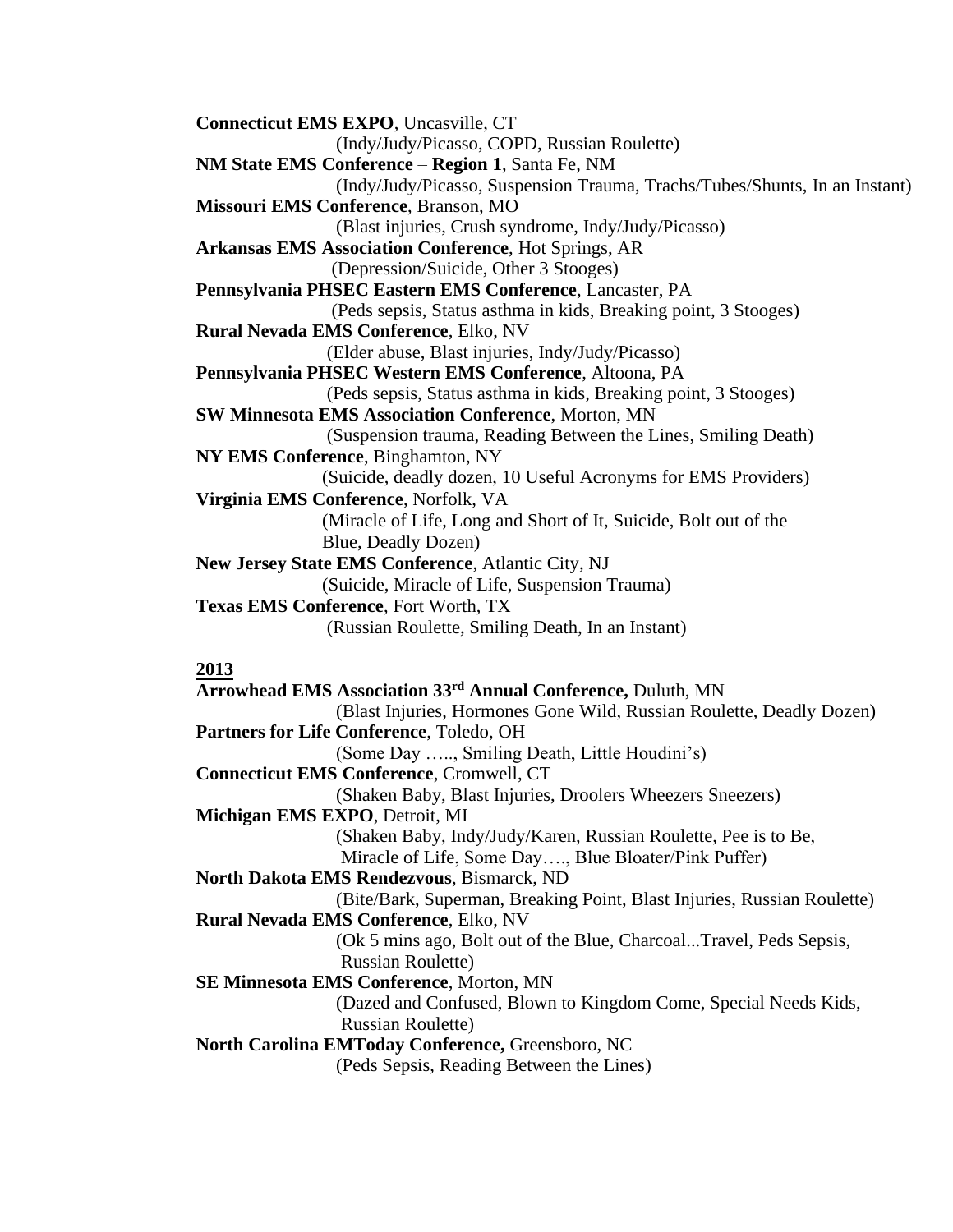**New Hampshire EMS Conference,** Littleton, NH (Blown to Kingdom Come, Reading Between the Lines, Russian Roulette, Orthopedic Injuries) **Vital Signs**, Buffalo, NY (Special K, Miracle of Life) **Virginia EMS Conference**, Norfolk, VA (Blue Bloater/Pink Puffer, Joes Crab Shack, Special K, To Pee is to Be) **EMS Trendsetters Conference**, Kenosha, WI (Perils of Suspension Trauma, Droolers, Wheezer, Sneezer, Forgotten Epidemic, Pee is to Be, Three Stooges) **Texas EMS Conference**, Fort Worth, TX (Down on the Pharm, Forgotten Epidemic)

#### **2012**

**Arrowhead EMS Association 32nd Annual Conference,** Duluth, MN (Droolers, Wheezers, Sneezers, Miracle of Life, All That Wheezes is Not Asthma) **2012 Louisiana EMSC Conference**, Lafayette, LA (Pediatric Trauma) **Connecticut EMS Conference**, Cromwell, CT (Traches/Tubes, Russian Roulette, Miracle of Life) **South Carolina EMS Symposium**, Myrtle Beach, SC (Traches/Tubes, Smiling Death, God Questions) **Michigan EMS EXPO**, Grand Rapids, MI (Traches/Tubes, Special K, Hormones gone wild, In an Instant, Bite/Bark, Bolt out of the Blue, Huff/Puff) **CareFlite Emergency Care Update Conference**, Arlington, TX (Droolers/Wheezers/Sneezers, Breaking Point, Deadly Dozen, Bolt out of the Blue, In an Instant, Bough Breaks, Pee is to Be, Traches/Tubes **New Mexico State EMS Conference**, Albuquerque, NM (All that wheezes is not asthma, Droolers, Wheezers, Sneezers, Russian Roulette, God Questions) **Missouri EMS Conference**, Branson, MO (God questions, Bolt out of the blue, Hormones gone wild) **Pennsylvania Statewide EMS Conference**, Lancaster, PA (The Deadly Dozen) **2 nd Annual PA EMSC Conference,** Lancaster, PA (The Miracle of Life…Almost, Droolers/Wheezers/Sneezers) **New Hampshire EMS Conference,** Littleton, NH (Miracle of Life, In an Instant, Superman Weakness, Karen, Judy, Indy, Pee is to Be) **NW Minnesota EMS Conference**, Manhomen, MN (Miracle of Life, Super Sticky Sweet, Busted Melon, Breaking Point, Have Charcoal, Smiling Death) **2012 EMS EXPO,** New Orleans, LA (Miracle of Life, Pediatric Sepsis, Status Asthmaticus in Children)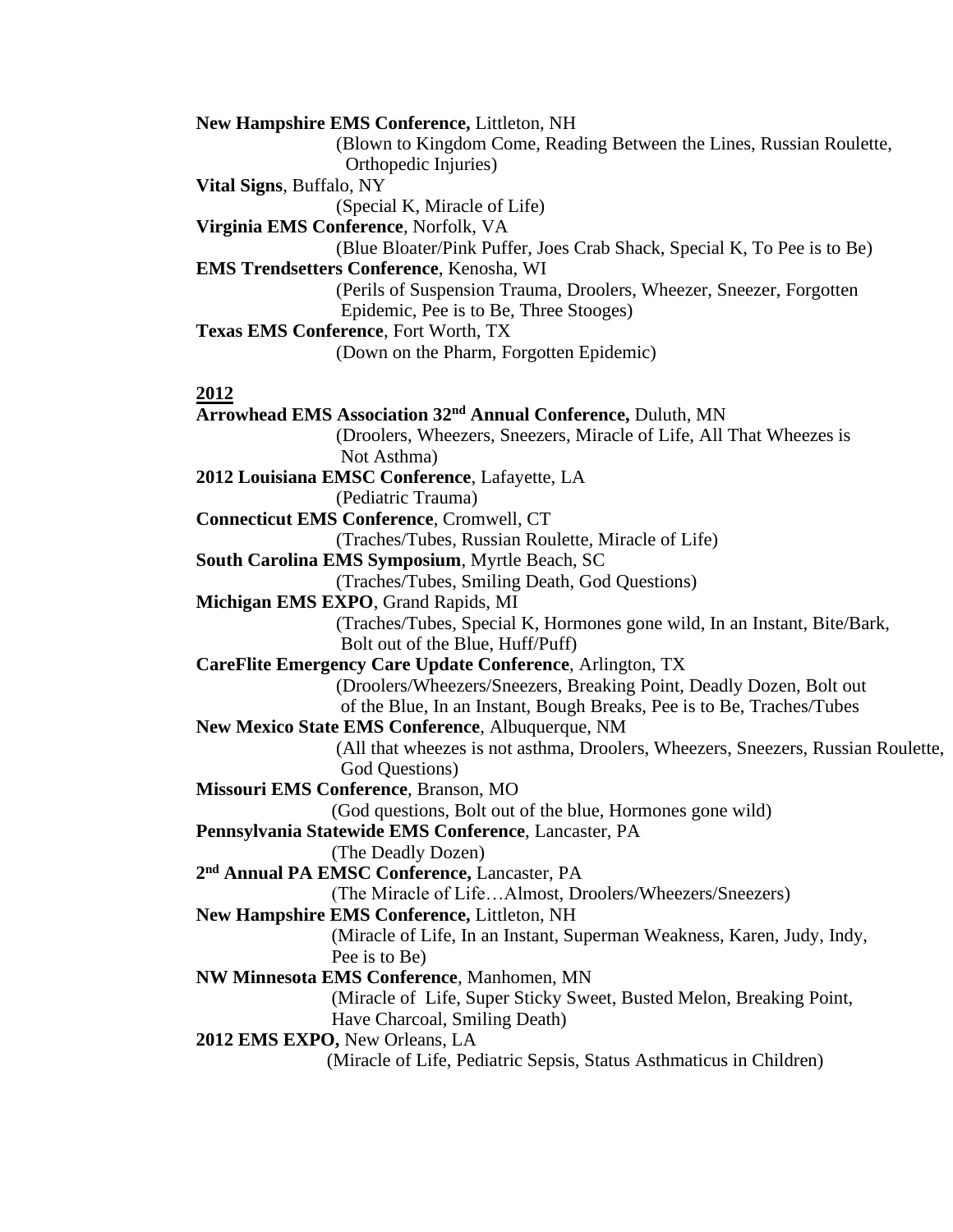**EMS Trendsetters EMS Conference**, Bristol, WI (Russian Roulette, Karen, Judy, Indy, Fahrenheit 451, In an Instant, Busted Melon) **Texas EMS Conference**, Austin, TX (Pediatric Assessment, Pediatric Sepsis, Droolers, Wheezers, Sneezers)

#### **2011**

**Central Iowa EMS Conference,** West Des Moines, IA (Traches, Tubes, Shunts, Huff/Puff, MM Good) **Arrowhead EMS Association 31 st Annual Conference,** Duluth, MN (In an Instant, Have Charcoal Will Travel, Shaken Baby) **SIU EMS Seminar**, Carbondale, IL (Trachs/Tubes, Huff/Puff, MM Good, Miracle of Life, Bite/Bark) **2011 EMS Conference**, Sioux City, IA (Traches/Tubes, Lightning, Pee is to Be, Geriatric Emergencies) **EMS Update 2011**, Seven Springs Resort, PA (Traches/Tubes, Indy/Karen/Judy, Pathophysiology of shock) **North Dakota EMS Assn. Conference,** Bismarck, ND (Special K, Someday you'll be just like us, Joe's Crab Shack, Medical case studies, Have Charcoal Will Travel) **South Carolina EMS Symposium**, Myrtle Beach, SC (Shaken Baby, Joes Crab Shack) **Huron-Salinac EMS Conference**, Frankenmuth, MI (Traches, Tubes, Shunts; Some day you'll be like us, Miracle of Life) **KEMSA Last Blast of Summer**, Wichita, KS (Some Day You'll be like Us, Reading Between the Lines, Blue Bloater Pink Puffer, God Questions) **Delaware Volunteer Ambulance EMS Conference**, Dover, DE (Fahrenheit 451, Charcoal/Travel, MM Good, Trachs/Tubes/Shunts) **Kentucky EMS Conference**, Lexington, KY (In an Instant, Pee is to Be) **8 th Annual EMS Trendsetters Conference**, Kenosha, WI (Blue Bloater/Pink Puffer, Smiling Death, Superman Has a Weakness, Deadly Dozen, Blown to Kingdom Come) **14th Annual Concepts in Trauma Conference**, Binghamton, NY (Did you hear the one about…, Huff/Puff, Joe's Crab Shack) **2010**

**Arrowhead EMS Association 30th Annual Conference,** Duluth, MN (Geriatric Emergencies, Pee is to Be, Patient Hits the Wall) **Working Together Wisconsin EMS Conference**, Milwaukee, WI (Pee is to Be, Trachs Tubes and Shunts, Orthopedic Injuries) **Ohio ITLS Emergency Care Conference**, Columbus, OH (In an Instant) **Long Hot Summer**, Minneapolis, MN (Extreme EMS, When the Bite is Worse than the Bark) **EMS Update 2010**, Seven Springs Resort, PA (Orthopedic Injuries, God Questions, Trachs Tubes and Shunts)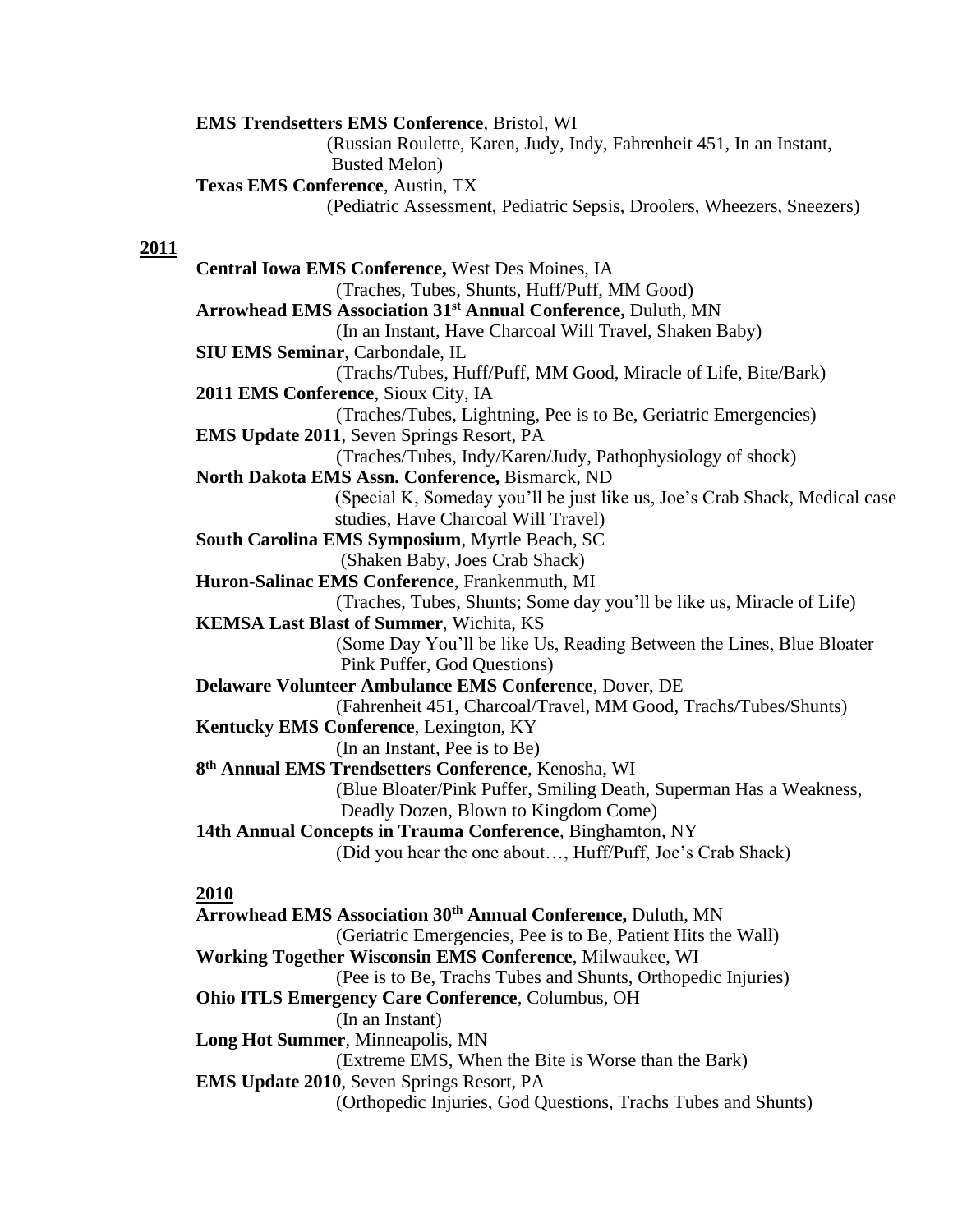| <b>Lincoln County Fire School, Hamlin, WV</b>                                       |
|-------------------------------------------------------------------------------------|
| (God Questions, Patient Hits the Wall, Shaken Baby, OB Emergencies,                 |
| In an Instant, Blue Bloater/Pink Puffer)                                            |
| Nebraska Statewide EMS Conference, Kearney, NE                                      |
| (Geriatric Emergencies, Orthopedic Injuries, MM Good, Bolt from the Blue)           |
| <b>Arkansas EMS Association EMS Conference, Hot Springs, AR</b>                     |
| (MM Good, Extreme EMS, Joe's Crab Shack, Did You Hear the One)                      |
| <b>Kansas EMS Association EMS Conference, Wichita, KS</b>                           |
| (Indy, Judy, Karen Walk into a Bar, Forgotten Epidemic, Miracle of Life             |
| Almost, Shaken Baby)                                                                |
| Kentucky EMS Conference, Lexington, KY                                              |
| (Huff/Puff, Pee is to Be, Indy Judy Karen, In an Instant, Pink Puffer/Blue Bloater) |
| Pennsylvania Statewide EMS Conference, Lancaster, PA                                |
| (Special Needs Kids, Ortho Injuries)                                                |
| <b>New Hampshire EMS Conference, Bartlett, NH</b>                                   |
| (Some Day You'll Be Like Us, Huff/Puff, Bough Breaks)                               |
| Southern Rio Grande Region 2 EMS Conference, Las Cruces, NM                         |
| (Ortho Injuries, Pink Puffer/Blue Bloater, God Questions, Indy Judy Karen,          |
| Bough Breaks)                                                                       |
| <b>Texas EMS Conference, Austin, TX</b>                                             |
| (Ortho Injuries, Miracle of LifeAlmost, Bough Breaks)                               |

#### **2009**

**Arrowhead EMS Association 29th Annual Conference,** Duluth, MN (OB Emergencies, Huff/Puff, MM Good) **Working Together Wisconsin EMS Conference**, Milwaukee, WI (Huff/Puff, Lightning, Special K) **4 th Annual Neonatal/Pediatric Transport Conference**, Akron, OH (Huff/Puff) **North Dakota EMS Rendezvous Conference and Tradeshow**, Bismarck, ND (Huff/Puff, To Pee is to Be, Ortho Injuries, How's my Urine, Doc?) **South Carolina Emergency Care Symposium**, Myrtle Beach, SC (OB Emergencies, In an Instant, Shaken Baby) **New Mexico EMS Region 3 Conference**, Ruidoso, NM (Orthopedic emergencies, God questions, Huff/Puff) **Delaware Volunteer Ambulance EMS Conference**, Dover, DE (Orthopedic emergencies, MM Good, Shaken Baby Syndrome, OB emergencies, God Questions) **Rural Nevada EMS Conference**, Elko, NV (MM Good, Tale of the Tape, Shaken Baby Syndrome) **EMS Trendsetters Conference**, Kenosha, WI (God Questions, Orthopedic injuries, Blue Bloater/Pink Puffer) **Vital Signs EMS Conference**, Rochester, NY (Special K, Orthopedic injuries) **2009 EMS EXPO**, Atlanta, GA (Shaken Baby Syndrome, Special Healthcare Needs for Children)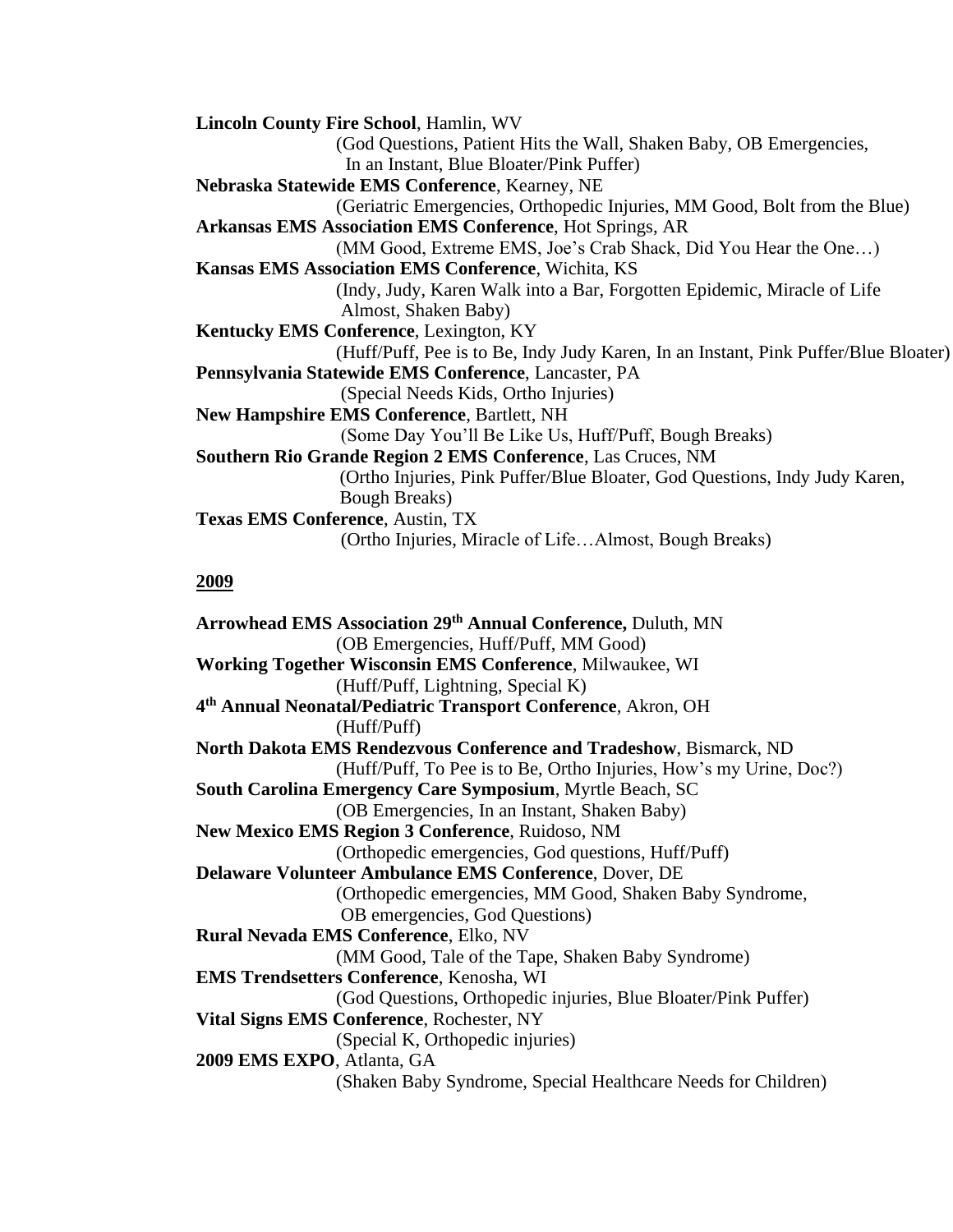**Iowa EMS Association Conference and Trade Show**, Des Moines, IA (Orthopedic injuries, Shaken Baby, Blue Bloater/Pink Puffer, Huff/Puff)

#### **2008**

**Pre-Hospital Emergency Care and Crisis Intervention Conference,** Salt Lake City, UT (MM Good, Special Healthcare Needs for Children, Huff/Puff) **West Virginia EMS Conference,** Sutton, WV (Tale of the Tape, Special Healthcare Needs for Children, When the Bough Breaks) **Virginia EMS Symposium,** Norfolk, VA (Huff/Puff, Patient hits the wall, Shock to the System, Special Healthcare Needs for Children) **Rural Nevada EMS Conference,** Elko, NV **(**Huff/Puff, Orthopedic emergencies, Special Healthcare Needs for Children, Blue Bloater/Pink Puffer) **Georgia EMS Conference,** Savannah, GA (God questions, OB emergencies, Huff/Puff) **Michigan EMS EXPO,** Grand Rapids, MI (Shock, Special Healthcare Needs for Children, Orthopedic Emergencies, Huff/Puff, God questions, OB emergencies, Lightning injuries) **North Dakota EMS Rendezvous Conference and Tradeshow,** Minot, ND (God Questions, Orthopedic Emergencies) **Partners for Life Conference,** Oregon, OH (Tale of the Tape) **Ohio ITLS Emergency Care Conference,** Columbus, OH (Huff and Puff) **2007**

**Partners for Life Conference**, Oregon, OH (Orthopedic Emergencies) **Ohio ITLS Emergency Care Conference**, Columbus, OH (Special Healthcare Needs for Children) **Kentucky EMS Conference and Expo**, Owensboro, KY (Huff and Puff, OB emergencies, Extreme EMS) **Quarterly Trauma Conference**, St. Vincent's Hospital, Toledo, OH (Lightning injuries) **Emergency Medicine Today**, Greensboro, NC (Special Healthcare Needs for Children, Extreme EMS) **Annual Trauma Conference**, Jackson, TN (God questions, Huff and Puff) **Iowa EMSA Conference and Trade Show**, Des Moines, IA (God questions, Huff and Puff, OB emergencies, Special Healthcare Needs for Children) **Texas EMS Conference**, Houston, TX (Shock, OB emergencies, Special Healthcare Needs for Children)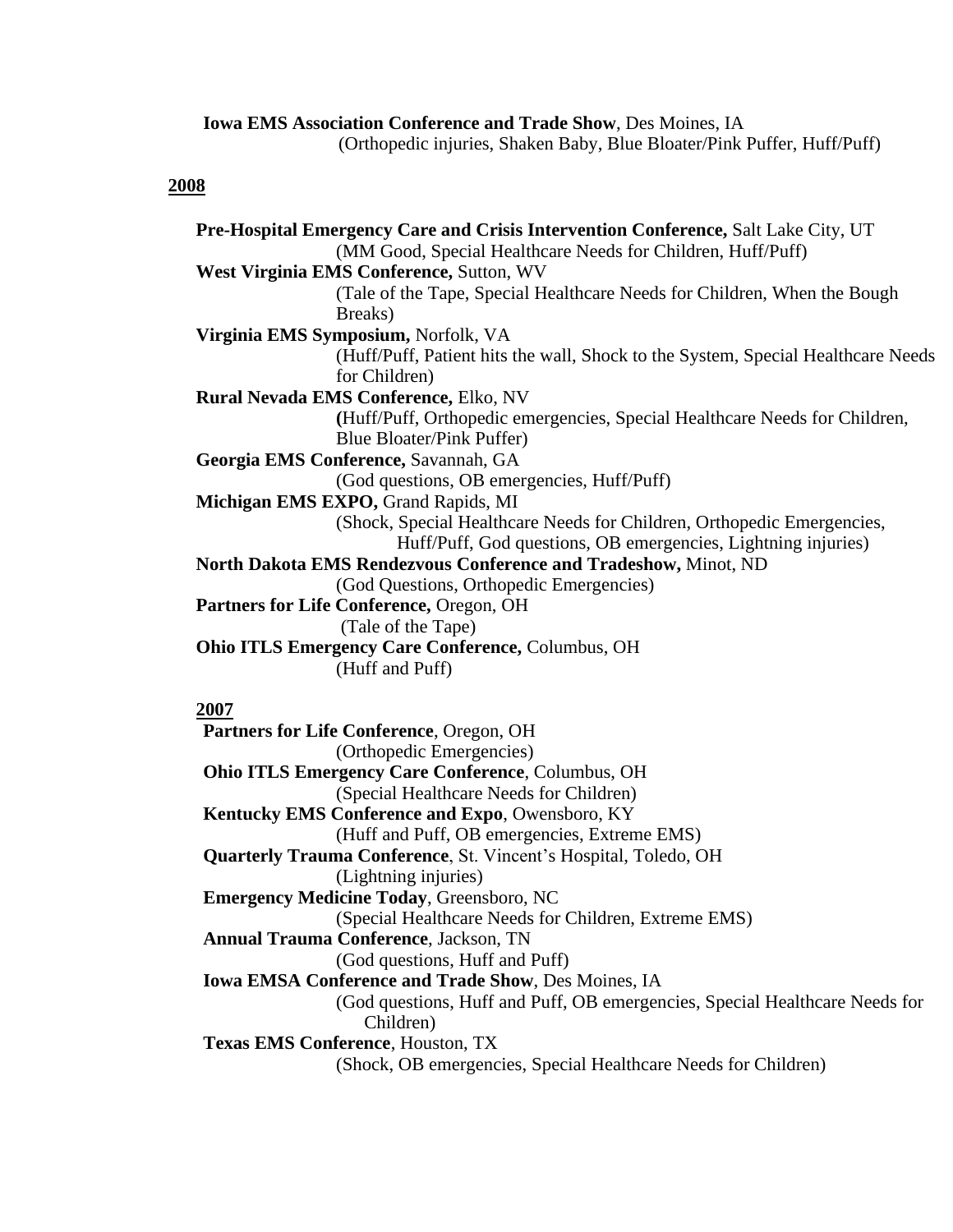#### **PUBLICATIONS**

• Ebright, C (Summer, 1998) *The Three Faces of Hyperthermia*, MCO-St. Vincent Hospital ALERT

\_\_\_\_\_\_\_\_\_\_\_\_\_\_\_\_\_\_\_\_\_\_\_\_\_\_\_\_\_\_\_\_\_\_\_\_\_\_\_\_\_\_\_\_\_\_\_\_\_\_\_\_\_\_\_\_\_\_\_\_\_\_\_\_\_\_\_\_\_\_\_\_\_\_\_\_\_\_\_\_\_

- Ebright, C. (2018, November 28). *Compartment Syndrome: A Case Study* <http://limmercreative.com/compartment-syndrome-a-case-study/>
- Ebright, C. (2018, December 18). *Crush Syndrome: A Case Study* <http://limmercreative.com/crush-syndrome-a-case-study/>
- Ebright, C. (2019, January 22). *Unique Patient Signs* <http://limmercreative.com/unique-patient-signs/>
- Ebright, C. (2019, February 13). *When A Stroke Is Not a Stroke* <https://limmereducation.com/when-a-stroke-is-not-a-stroke/>
- Ebright, C. (2019, March 18). *Postpartum Emergencies* <https://limmereducation.com/postpartum-emergencies-three-case-studies/>
- Ebright, C. (2019, April 21*). It Ain't Easy, Being Wheezy* <https://limmereducation.com/it-aint-easy-being-weezy-pediatric-case-study/>
- Ebright, C. (2019, May 9). *Shaken, Not Stirred* <https://limmereducation.com/shaken-not-stirred-a-seizure-case-study/>
- Ebright, C. (2019, June 11). *Opioid Overdose: Fact vs. Fiction* <https://limmereducation.com/opioid-overdose-fact-vs-fiction/>
- Ebright, C. (2019, July 22). *The Busted Melon: A Case of Traumatic Brain Injury* <https://limmereducation.com/the-busted-melon-a-case-of-traumatic-brain-injury/>
- Ebright, C (2019, August 22). *Tablets, Capsules, Liquids: Polypharmacy in the Elderly* <https://limmereducation.com/tablets-and-capsules-and-liquids-oh-my/>
- Ebright, C (2019, October 25). *Hyperoxia: Too Much of a Good Thing* <https://limmereducation.com/too-much-of-a-good-thing/>
- Ebright, C (2019, December 16). *Drowning: The Danger of Dihydrogen Oxide* <https://limmereducation.com/drowning-the-danger-of-dihydrogen-oxide/>
- Ebright, C (2020, February 3). *Back to the Basics: CHF vs. Chronic Bronchitis: Shortness of Breath* <https://limmereducation.com/chf-vs-chronic-bronchitis-shortness-of-breath/>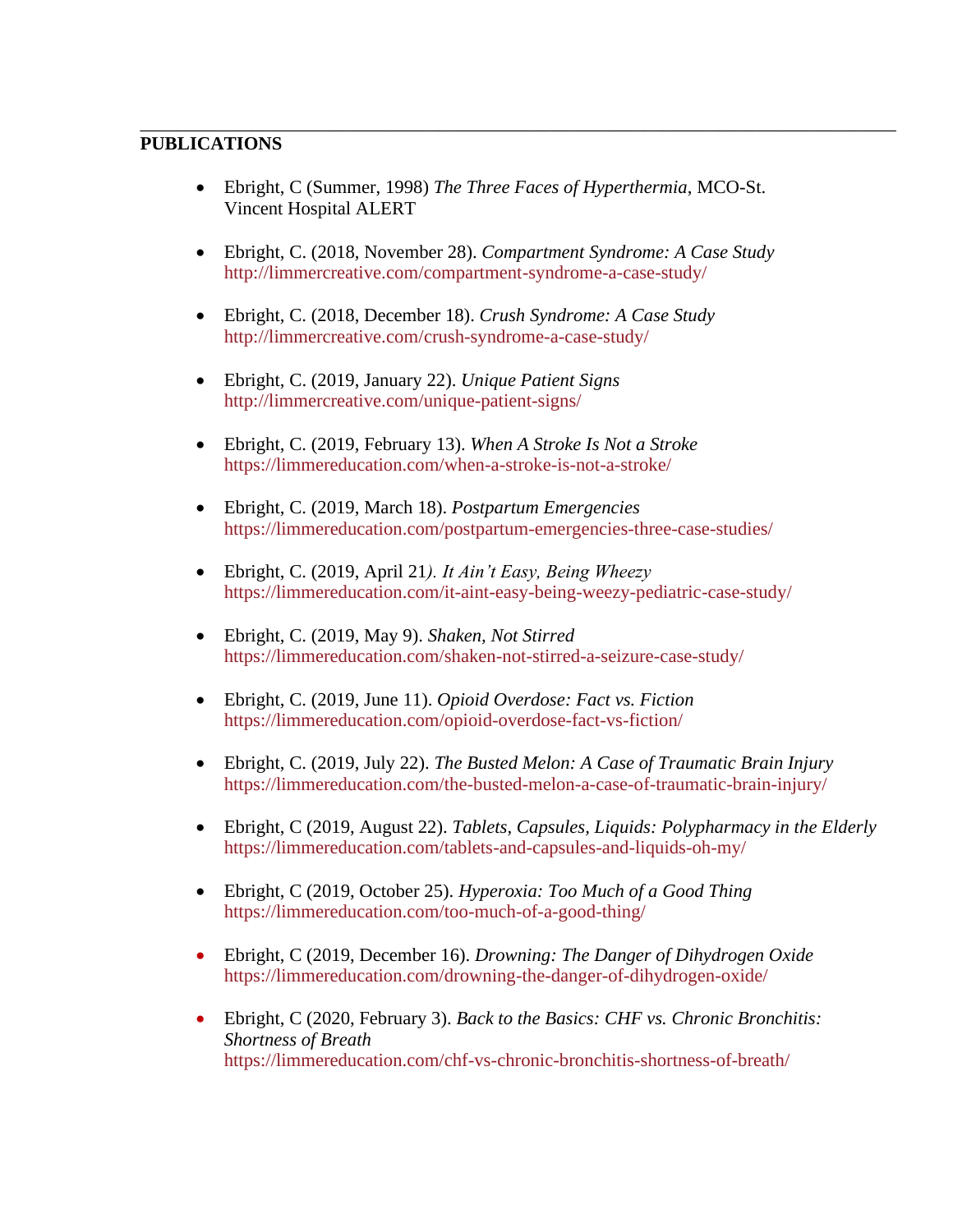- Ebright, C (2020, April 13). *Back to the Basics: Ventilation vs. Respiration*  <https://limmereducation.com/back-to-the-basics-ventilation-v-respiration/>
- Ebright, C (2020, June 10). *Back to the Basics: Perfusion* <https://limmereducation.com/back-to-basics-perfusion/>
- Ebright, C (2020, August 27). *Back to the Basics: Chest Trauma* <https://limmereducation.com/back-to-the-basics-chest-trauma/>
- Ebright, C (2020, November 17). *Back to the Basics: That Gut Feeling* <https://limmereducation.com/abdominal-pain/>
- Ebright, C (2021, March 29). *Back to the Basics: Anaphylaxis* <https://limmereducation.com/back-to-the-basics-emt-anaphylaxis/>
- Ebright, C (2021, June 1). *Back to the Basics: Pediatric Trauma* <https://limmereducation.com/back-to-the-basics-pediatric-trauma/>
- Ebright, C (2021, August 3). *Back to the Basics: Snakebites* <https://limmereducation.com/article/back-to-the-basics-snakebites/>

#### **TEXT REVIEW CREDITS/ CONTRIBUTIONS**

- Reviewer, *First Responder, 8th Edition*, [J. David Bergeron,](http://www.bradybooks.com/authors/bio.aspx?a=36400fca-5b04-4775-8812-47a944478806) [Chris Le Baudour,](http://www.bradybooks.com/authors/bio.aspx?a=71d4a1fa-96b1-4b73-ae37-d168efb57e4b) 2008 Brady Publishing
- Reviewer, *Emergency Medical Patient Assessment, Care and Transport*, 2009 Brady Publishing
- Reviewer, *Advanced Assessment and Treatment of Trauma*, American Academy of Orthopedic Surgeons, 2010 Jones and Bartlett Publishing
- Reviewer, *International Trauma Life Support, 7<sup>th</sup> Edition*, John R. Campbell MD, 2011 Brady Publishing
- Question Bank Item Writer, *ITLS 7th Edition*, Brady Publishing, 2011
- Question Bank Item Writer, *Paramedic Care: Principles and Practice, 4th Edition* Volumes 1, 2 and 6, Bryan Bledsoe, MD, Brady Publishing, 2011
- Reviewer, *Management of Ambulance Services*, Prentice-Hall, 2012
- *Brady ePrep for AEMT, 1/E.,* Brady Publishing, 2012
- Reviewer, *Prehospital Emergency Care, 10th edition*, Brady Publishing, 2012
- Question Bank Item Writer, *Paramedic Care: Principles and Practice, 4th Edition* Volume 4, Bryan Bledsoe, MD, Brady Publishing, 2012